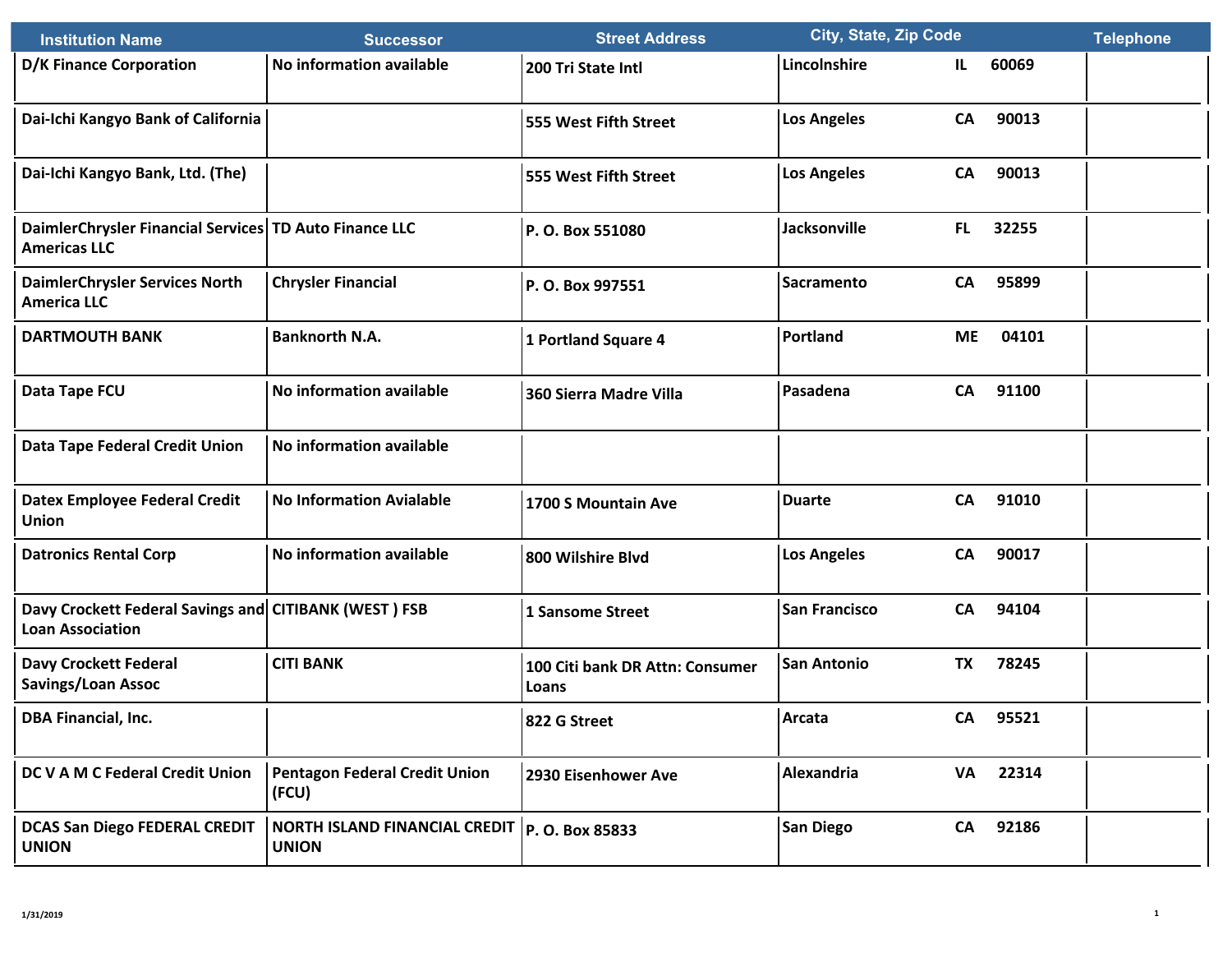| <b>Institution Name</b>                               | <b>Successor</b>                                         | <b>Street Address</b>        | <b>City, State, Zip Code</b> |           | <b>Telephone</b> |  |
|-------------------------------------------------------|----------------------------------------------------------|------------------------------|------------------------------|-----------|------------------|--|
| <b>DCFS Trust</b>                                     |                                                          | 2050 Roanoke Rd              | Westlake                     | <b>TX</b> | 76262            |  |
| <b>DCS</b>                                            |                                                          | 3355 Mission Ave Ste 214     | <b>Oceanside</b>             | CA        | 92054            |  |
| <b>Dealer Acceptance Corporation</b>                  | <b>CLOSED</b>                                            | 1808 Tribute Rd A            | <b>Sacramento</b>            | CA        | 95815            |  |
| <b>Dealer Finance</b>                                 | No information available                                 | P. O. Box 5567               | <b>Little Rock</b>           | <b>AR</b> | 72215            |  |
| <b>Dearborn Bank and Trust</b>                        | <b>CLOSED</b>                                            | <b>One Village Plaza</b>     | <b>Dearborn</b>              | MI        | 48124            |  |
| <b>Debis Financial Services</b>                       |                                                          | 201 Merritt 7 Ste 700        | <b>Norwalk</b>               | <b>CT</b> | 06851            |  |
| <b>Deere Credit Inc</b>                               | <b>John Deere Credit Union</b>                           | 6400 NW 86th St              | Johnston                     | IA        | 48124            |  |
| <b>DEERING SAVINGS AND LOAN</b><br><b>ASSOCIATION</b> | <b>Banknorth N.A.</b>                                    | 1 Portland Square 4          | Portland                     | <b>ME</b> | 04101            |  |
| <b>DEERING SAVINGS/LOAN</b><br><b>ASSOCIATION</b>     | PEOPLE HERITAGE BANK NA                                  | 1 Portland Square 4          | Portland                     | <b>ME</b> | 04101            |  |
| <b>DEES BANK</b>                                      | <b>Branch Bank/Trust (BB/T)</b>                          | 200 West Second Street       | <b>Winston Salem</b>         | <b>NC</b> | 27101            |  |
| <b>Del Agro Corporation USA</b>                       |                                                          | <b>184 South Vermont</b>     | <b>Los Angeles</b>           | CA        | 90004            |  |
| Delta A/S Inc.                                        | No information available                                 | 9055 Garden Grove Blvd.      | <b>Garden Grove</b>          | <b>CA</b> | 92884            |  |
| <b>Delta First Federal Credit Union</b>               | <b>California Pacific Federal Credit</b><br><b>Union</b> | 4075 Nelson Avenue, Suite E  | Concord                      | CA        | 94520            |  |
| <b>Delta National Bank</b>                            |                                                          | <b>611 North Main Street</b> | <b>Manteca</b>               | CA        | 95336            |  |
| <b>Delta NB of Yazoo City</b>                         | <b>Amsouth Bank</b>                                      | 1900 Fifth Avenue, North     | <b>Birmingham</b>            | <b>AL</b> | 35203            |  |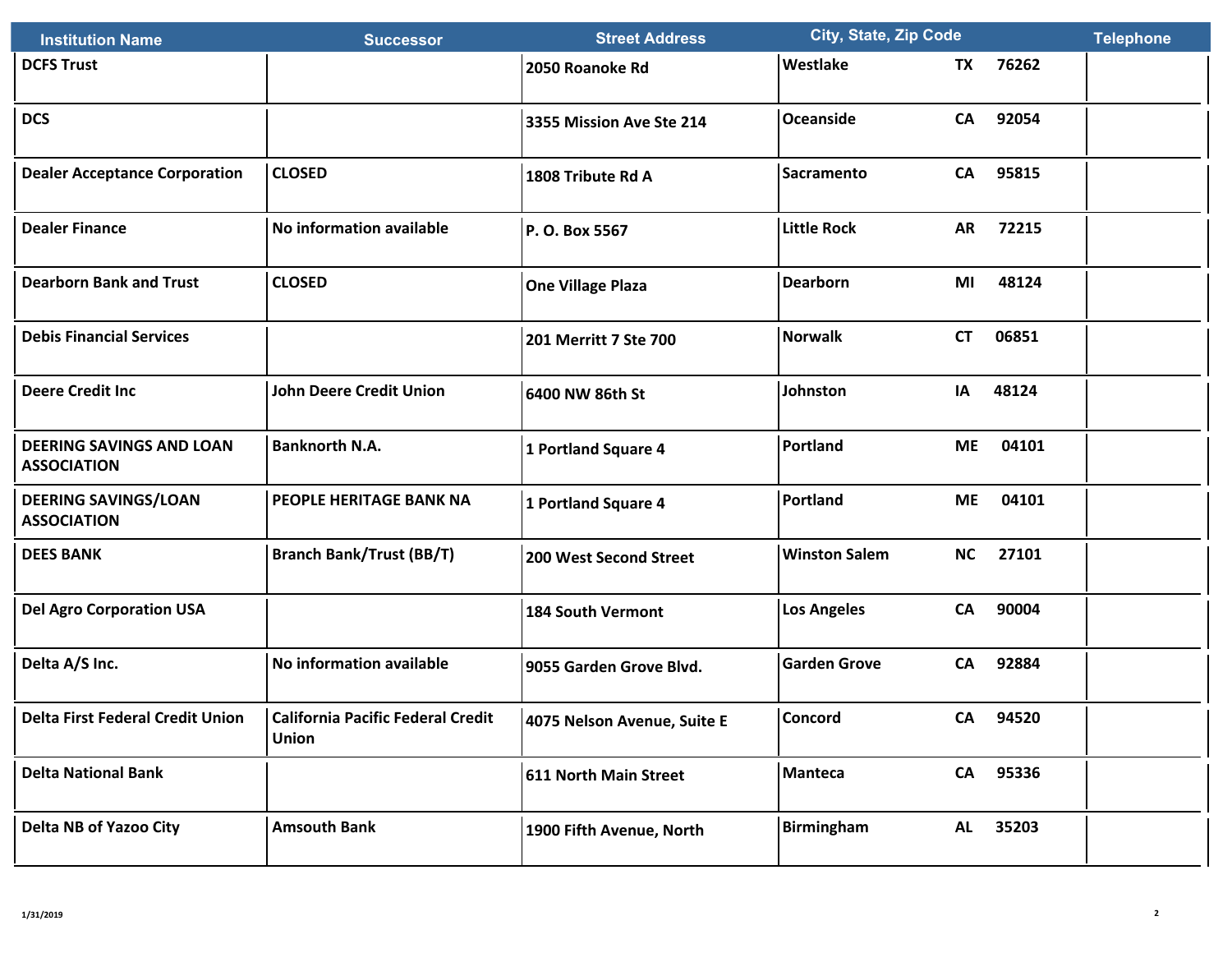| <b>Institution Name</b>                                   | <b>Successor</b>                                                    | <b>Street Address</b>                      | <b>City, State, Zip Code</b> |                 |       | <b>Telephone</b> |
|-----------------------------------------------------------|---------------------------------------------------------------------|--------------------------------------------|------------------------------|-----------------|-------|------------------|
| <b>Delta Pacific Bank</b>                                 | <b>Bank of the West</b>                                             | P.O. Box 8160                              | <b>Walnut Creek</b>          | CA              | 94596 |                  |
| <b>Delta Valley Credit Union</b>                          |                                                                     | 440 N. El Dorado Street                    | <b>Stockton</b>              | CA              | 95202 |                  |
| <b>Denver Community FCU</b>                               | Denver Community Federal credit   1095 Federal Blvd<br><b>Union</b> |                                            | <b>Denver</b>                | $\mathsf{co}\,$ | 80204 | 303-573-1170     |
| <b>Deposit Guaranty National Bank</b>                     | <b>Amsouth Bank</b>                                                 | 1900 Fifth Avenue, North                   | <b>Birmingham</b>            | AL              | 35203 |                  |
| <b>Deposit Guaranty National Bank</b><br>of Louisiana     | <b>Amsouth Bank</b>                                                 | 1900 Fifth Avenue, North                   | <b>Birmingham</b>            | AL              | 35203 |                  |
| <b>Depository Trust Company (The)</b>                     |                                                                     | 100 Pine Street, 6th Floor                 | <b>San Francisco</b>         | CA              | 94111 |                  |
| <b>Deseret Trust Company of</b><br><b>California</b>      |                                                                     | 10880 Wilshire Boulevard                   | <b>Los Angeles</b>           | CA              | 90024 |                  |
| <b>Desert Community Bank</b>                              |                                                                     | P.O. Box 1346                              | <b>Victorville</b>           | CA              | 92392 |                  |
| Design Premium Finance, Inc.                              |                                                                     | 2501 East Chapman, Suite 100               | <b>Fullerton</b>             | <b>CA</b>       | 92831 |                  |
| <b>Deutsche (Delaware)</b>                                |                                                                     | 1011 Centre Road, Suite 200                | Wilmington                   | <b>DE</b>       | 19805 |                  |
| <b>Deutsche Bank AG</b>                                   | <b>Deutsche Bank Capital Funding</b><br><b>LLCI</b>                 | 31 West 52nd Street                        | <b>New York</b>              | <b>NY</b>       | 10019 |                  |
| <b>Deutsche Finance Service</b>                           |                                                                     | 600 Anton Blvd 20th Floor                  | <b>Costa Mesa</b>            | <b>CA</b>       | 92626 |                  |
| Deutsche Financial Services Corp   Synchrony Lending, Inc |                                                                     | 10 West Election Road, Suite# 125   Draper |                              | UT              | 84020 |                  |
| Development Bank of Singapore,<br>Ltd.                    |                                                                     | 445 South Figueroa Street, Suite<br>3550   | <b>Los Angeles</b>           | CA              | 90071 |                  |
| <b>DFS</b>                                                | No information available                                            | P.O. Box 5009                              | <b>Costa Mesa</b>            | CA              | 92628 |                  |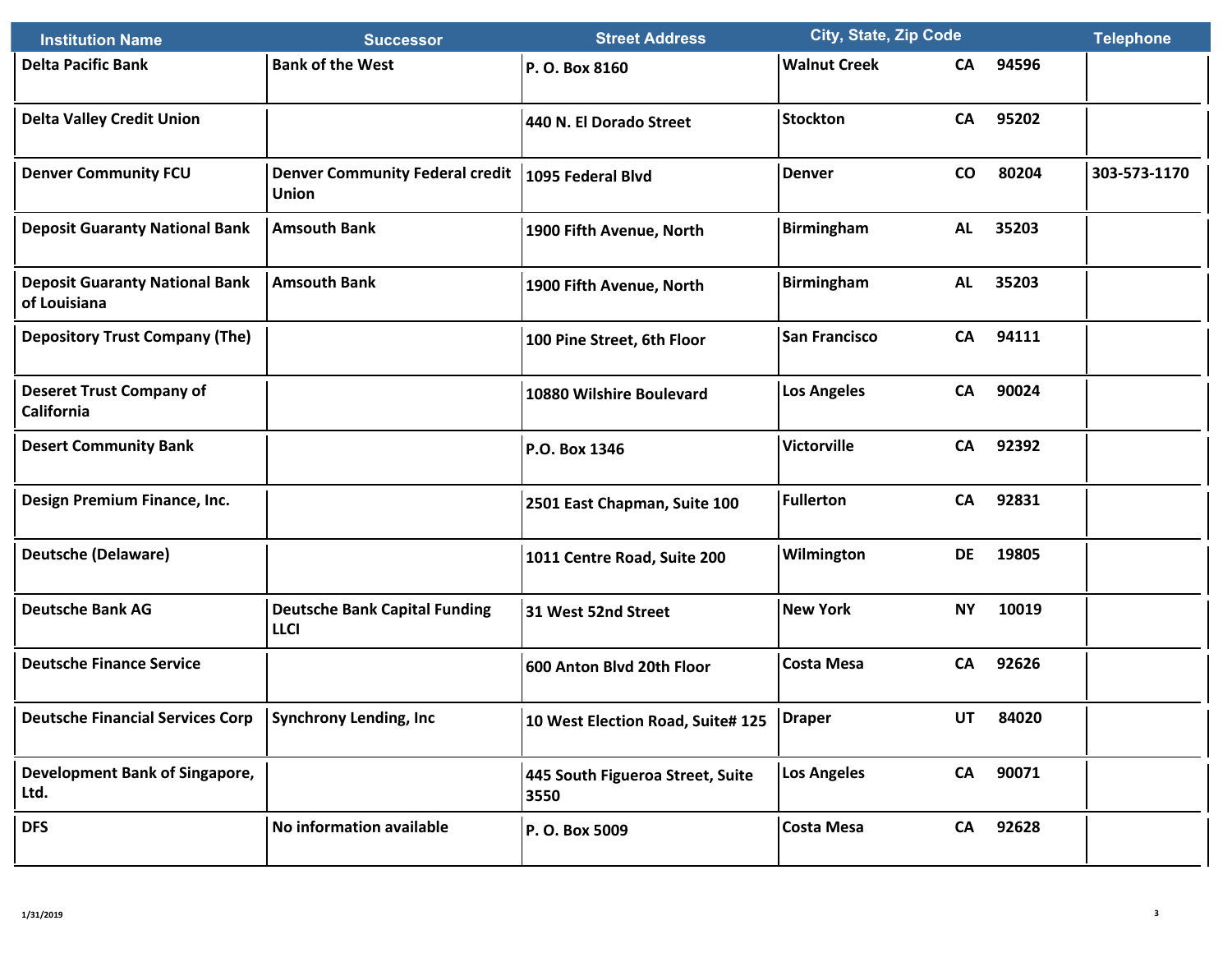| <b>Institution Name</b>                               | <b>Successor</b>                               | <b>Street Address</b>             | <b>City, State, Zip Code</b> |           |          | <b>Telephone</b> |
|-------------------------------------------------------|------------------------------------------------|-----------------------------------|------------------------------|-----------|----------|------------------|
| <b>DFS Bank (Discover Financial</b><br>Services)      |                                                | P.O. Box 30943                    | <b>Salt Lake City</b>        | UT        | 84130    |                  |
| <b>Diablo Bank</b>                                    | Closed                                         | 156 Diable Road                   | <b>Danville</b>              | <b>CA</b> | 94526    |                  |
| <b>Dial Finance Company</b>                           | No information available                       | 21727 Sherman Way                 | <b>Canogark</b>              | <b>CA</b> | 91303    |                  |
| <b>Diamler Chrysler North America</b>                 |                                                | 1000 Chrysler Drive               | <b>Auburn Hills</b>          | MI        | 48326    |                  |
| <b>Digital FCU</b>                                    |                                                | P.O. Box 9130                     | Marlborough                  | MA        | 01752    | 800-328-8797     |
| <b>Dime Auto Finance</b>                              | No information available                       | P. O. Box 558                     | Newark                       | <b>NJ</b> | 07101    |                  |
| <b>Direct Employee Federal Credit</b><br><b>Union</b> | No information available                       | 124 W 4th Street 6th Flr          | <b>Los Angeles</b>           | <b>CA</b> | 90013    |                  |
| <b>Discount Auto Finance</b>                          | No information available                       | 601 S. Anaheim Blvd.              | Anaheim                      | <b>CA</b> | 92805    |                  |
| <b>Discount Auto Finance</b>                          | No information available                       | P. O. Box 3312                    | <b>Merced</b>                | <b>CA</b> | 95344    |                  |
| <b>Discount Auto Mart, Inc.</b>                       | No information available                       | 601 S. Anaheim Blvd.              | Anaheim                      | <b>CA</b> | 92805    |                  |
| <b>Discount Auto Sales</b>                            | No information available                       | 828 W Anaheim St                  | Wilmington                   | CA        | 90744    |                  |
| <b>Discovery Bank</b>                                 | <b>Commerce West Bank N.A. (FDIC</b><br>57176) | <b>2111 Business Center Drive</b> | <b>Irvine</b>                | CA        | 92612    | 949-251-6959     |
| <b>Dolex Dollar ExPresidents, Inc.</b>                |                                                | 700 Highlander Blvd., Suite 450   | Arlington                    | TX I      | 76015    |                  |
| Dollar America Exchange, Inc.                         |                                                | 2000 Wyatt Drive                  | Santa Clara                  |           | CA 95055 |                  |
| <b>Dolphin Financial Services</b>                     |                                                | P.O. Box 698                      | <b>Cathedral City</b>        | CA        | 92235    | 760-770-4242     |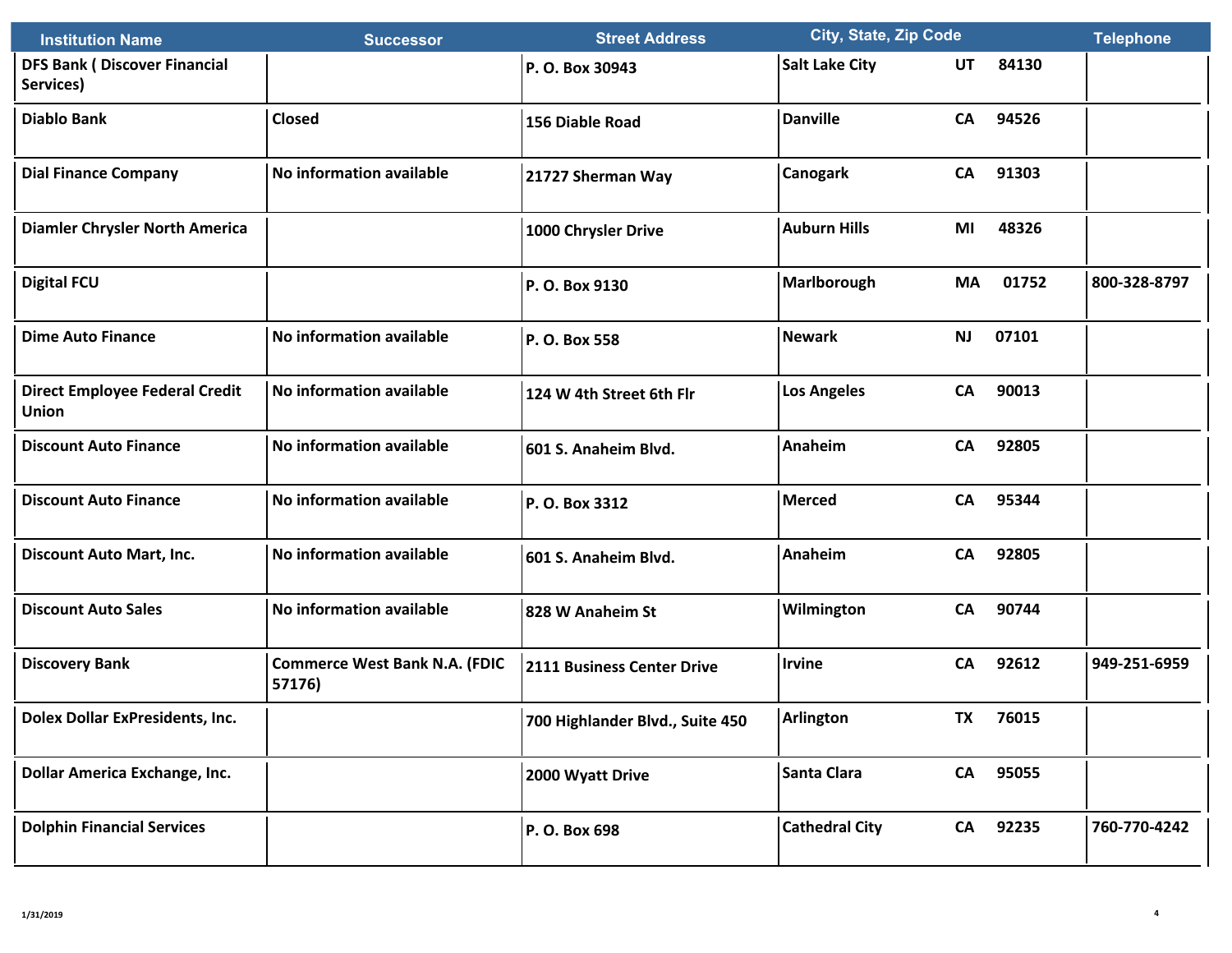| <b>Institution Name</b>                                 | <b>Successor</b>                                 | <b>Street Address</b>          | <b>City, State, Zip Code</b> |           | <b>Telephone</b> |              |
|---------------------------------------------------------|--------------------------------------------------|--------------------------------|------------------------------|-----------|------------------|--------------|
| <b>Dominguez Water Employees</b><br><b>Credit Union</b> |                                                  | P.O. Box 9351                  | <b>Long Beach</b>            | CA        | 90810            |              |
| Dominican Hospital Federal Credit CLOSED<br>Union       |                                                  | 1663 Dominican Way 1108        | <b>Santa Cruz</b>            | CA        | 95065            |              |
| <b>Don Knott Ford</b>                                   | Closed                                           | 21212 South Avalon A BLVD      | <b>Carson</b>                | CA        | 90745            |              |
| <b>Double Zero Nine Corporation</b>                     | No information available                         | 301 W Valley Blvd 206          | <b>San Gabriel</b>           | CA        | 91776            |              |
| <b>Douglas Aircraft FCU</b>                             | No information available                         | 3855 Lakewood Blvd             | <b>Long Beach</b>            | CA        | 90808            |              |
| <b>DOUGLAS FEDERAL</b>                                  | <b>Branch Bank/Trust (BB/T)</b>                  | 200 West Second Street         | <b>Winston Salem</b>         | <b>NC</b> | 27101            |              |
| <b>Dow Chemical Employees Credit</b><br><b>Union</b>    |                                                  | 600 E. Lyon Road               | Midland                      | MI        | 48640            |              |
| <b>Dow Great Western Credit Union</b>                   |                                                  | P.O. Box 1398                  | <b>Pittsburg</b>             | CA        | 94565            |              |
| <b>Downey Auto Finance</b><br>Corporation               | Auto One Acceptance Corporation   P. O. Box 6001 |                                | <b>Carol Stream</b>          | IL.       | 60197            |              |
| <b>Downey Savings &amp; Loan</b><br><b>Association</b>  |                                                  | 3501 Jamboree Road             | <b>Newport Beach</b>         | <b>CA</b> | 92660            |              |
| Dresdner Bank, A.G.                                     |                                                  | <b>333 South Grand Avenue</b>  | <b>Los Angeles</b>           | <b>CA</b> | 90071            |              |
| <b>Dresdner RCM Trust Company</b>                       |                                                  | <b>Four Embarcadero Center</b> | <b>San Francisco</b>         | CA        | 94111            |              |
| <b>Drive Financial Services</b>                         | Santander Consumer USA Inc.                      | P.O. Box 562088 Ste 900        | <b>Dallas</b>                | TX I      | 75247            | 877-374-8305 |
| <b>Drive Time Acceptance</b><br>Corporation             |                                                  | 7300 E Hampton Ave Ste 101     | Mesa                         | <b>AZ</b> | 85209            | 888-418-1212 |
| <b>Drivetime Acceptance Corp</b>                        | No information available                         | P.O. Box 2997                  | Phoenix                      | <b>AZ</b> | 85062            |              |